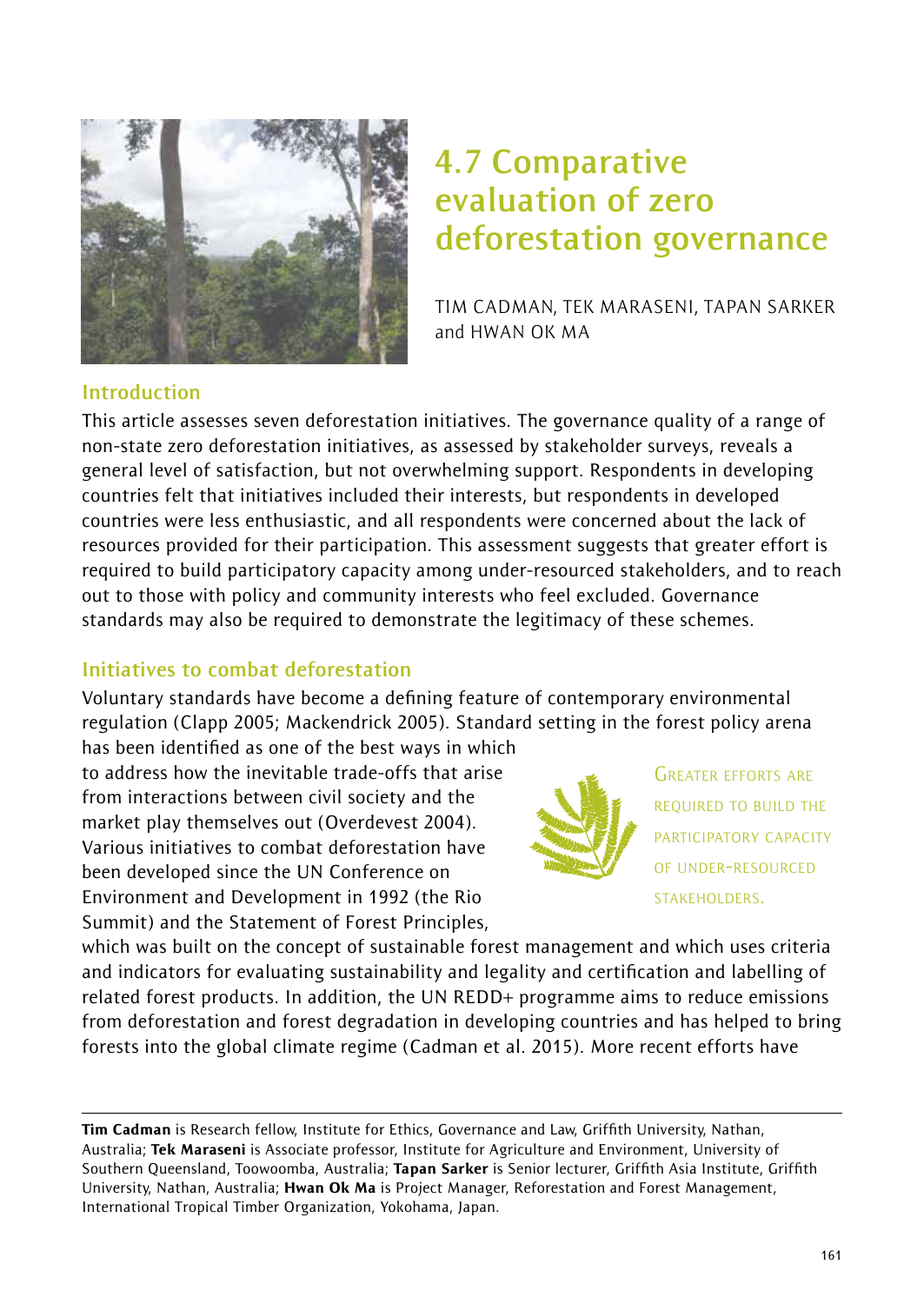focused on deforestation-implicated supply chains, including the corporations that invest in and benefit from such activities.

The principal commodities driving deforestation are livestock and soybeans in Latin America, and palm oil and timber for pulp and paper in Southeast Asia. Although Africa produces similar commodities and also has high rates of deforestation, Brazil and Indonesia are the two largest sources of commodity-driven deforestation globally.

Several supply-chain programmes have arisen as a consequence of post-Rio Summit corporate and intergovernmental commitments. They include the Tropical Forest Alliance's TFA2020, created in 2010 with the aim of eliminating deforestation from agricultural production within ten years, and the New York Declaration on Forests in 2014, with the overall objective of reducing emissions from deforestation. The aims of supply-chain initiatives vary; some seek to achieve zero (gross) deforestation or zero (net) deforestation, or more simply, to ensure that supply chains are deforestation free.

The main method of assessment is to monitor company activities and report on the implementation of commitments to avoiding impacts on forests. Some initiatives are information platforms that engage directly with member companies and report on their own actions, whereas others report on corporate performance using data from a range of sources (Climate Focus 2016).

## **Initiatives assessed**

The seven initiatives evaluated were selected because they were active across all major commodities (livestock, palm oil, soy and timber), were supply-chain oriented, and used criterion-type assessment and reporting methodologies:

- The Forest Trust, established in 1999, works with companies to provide a reporting and transparency platform against 14 commodities, using the information generated to track commodities and report on their environmental impacts.
- ~ The Sustainability Consortium is also a membership-based organization. Since 2009 it has used a range of key performance indicators to evaluate companies.
- ~ The Forests Program of the Carbon Disclosure Project (CDP) was initiated by the Global Canopy Project in 2009 as the Forest Footprint Disclosure Project, and made the transition to CDP in 2013. Companies in diverse sectors involved in forest-risk commodities may become signatories and report their performance.
- ~ Forest Trends uses publicly available information for its Supply Change project. Since 2014 the project has collaborated with sources such as the CDP to track companies' commodities, commitments and extent of certification.
- Also since 2014, the Global Canopy Project's Forest500 initiative assesses the public commitments of companies, financial institutions and key players it identifies as leading actors in deforestation-implicated supply chains against a range of categorized indicators.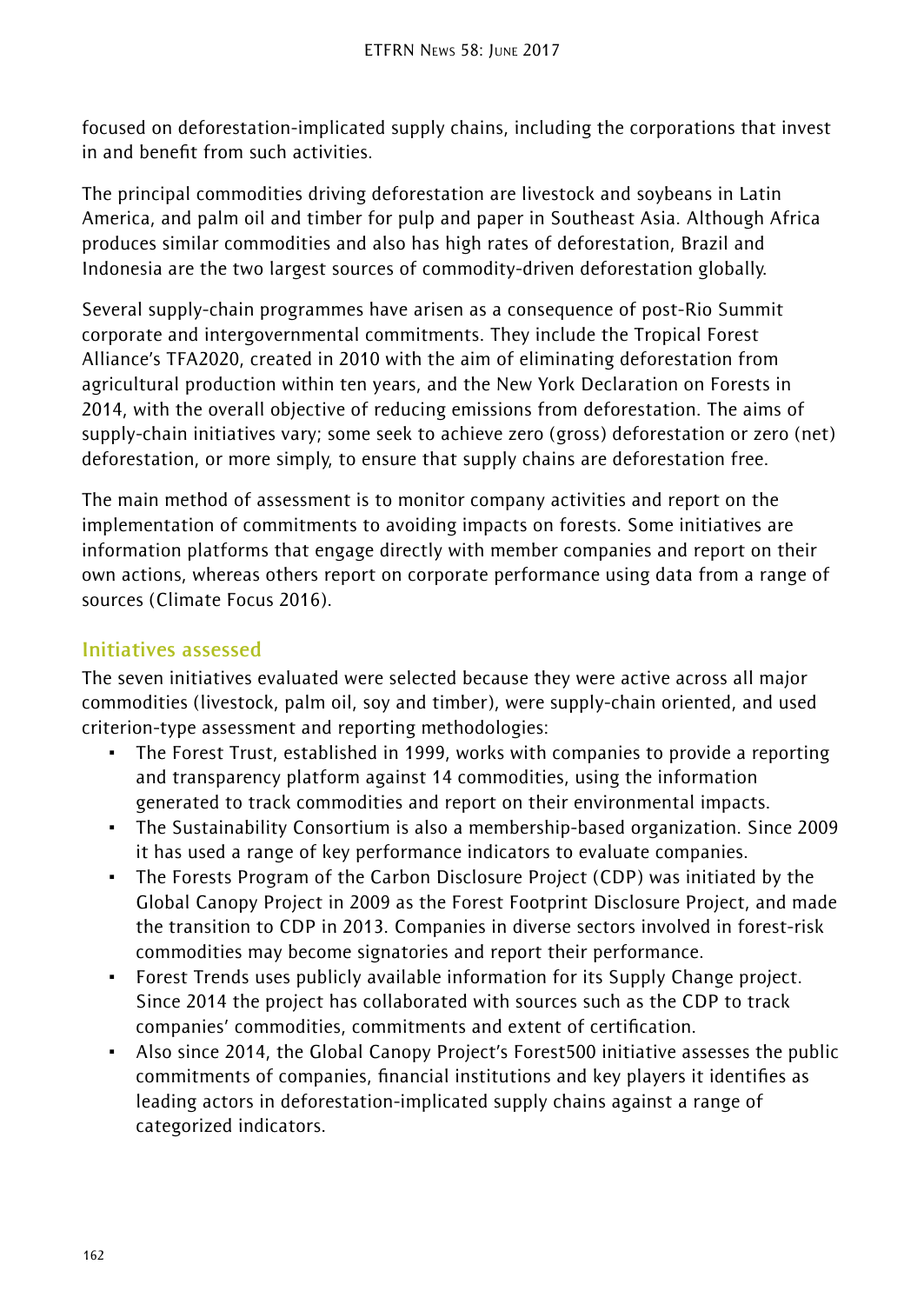- ~ The Supply Chain Transparency Network is another GCP programme. Since 2015, it has worked in collaboration with the Stockholm Environment Institute to encourage information sharing around reducing deforestation across supply chain initiatives, rather than directly targeting companies. The two organizations are also working on an online platform to track all commodities.
- ~ In 2016, the Rainforest Alliance began developing an Accountability Framework, in collaboration with business and NGOs, to provide a more comprehensive, principlesbased approach to monitoring corporate sustainability commitments by 2020, reflecting the objective of the Tropical Forest Alliance (Climate Focus 2016).

## **Approach**

The various interactions between the actors seeking to address deforestation represent the main elements of what can be termed the governance systems of these initiatives. The structures and processes that these systems use to steer or coordinate stakeholder interaction provide important information about the efficacy and legitimacy of these initiatives. Initiatives gain legitimacy from the extent to which activities within them are consistent with a range of governance values and from how comprehensive these participatory and deliberative values are (Cadman et al. 2016).

A review of international relations and public policy literature reveals that participation within governance systems is meaningful if a broad range of interests is represented, is inclusive, treats stakeholders equally, and makes resources available — technical, institutional and financial support — for stakeholder involvement where capacity is limited. Responsible behaviour by participants is also important, and is determined by the degree of accountability and transparency that actors demonstrate to each other.

Deliberation is productive if decision-making is democratic, with specified methods for reaching agreement, and, where agreement cannot be reached, for settling disputes. Implementation of these initiatives needs to aim to change the behaviour of actors that cause deforestation, and must ensure that the solutions are resilient, adaptable and longlasting. In this way, the legitimacy of these initiatives has a close linkage to the quality of governance (Cadman 2011).

In a similar way, many forest sector programmes apply principles, criteria and indicators (Table 1) to operational



activities that may be equally applied to the governance and institutional aspects of forest management (ITTO 2015). As a consequence of the Rio Summit and Agenda 21, principles, criteria and indicators are now widely used to evaluate environmental performance, including sustainable forest management (Rametsteiner et al. 2009). This enables consistent assessment by ensuring that each aspect under consideration is correctly positioned, avoiding overlap or duplication. Principles are the central values to be determined, usually divided into criteria, or categories for assessment. Since neither principles or criteria can be directly measured, they are characterized into indicators, or parameters, that can be assessed in a hierarchical framework (Lammerts van Beuren and Blom 1997).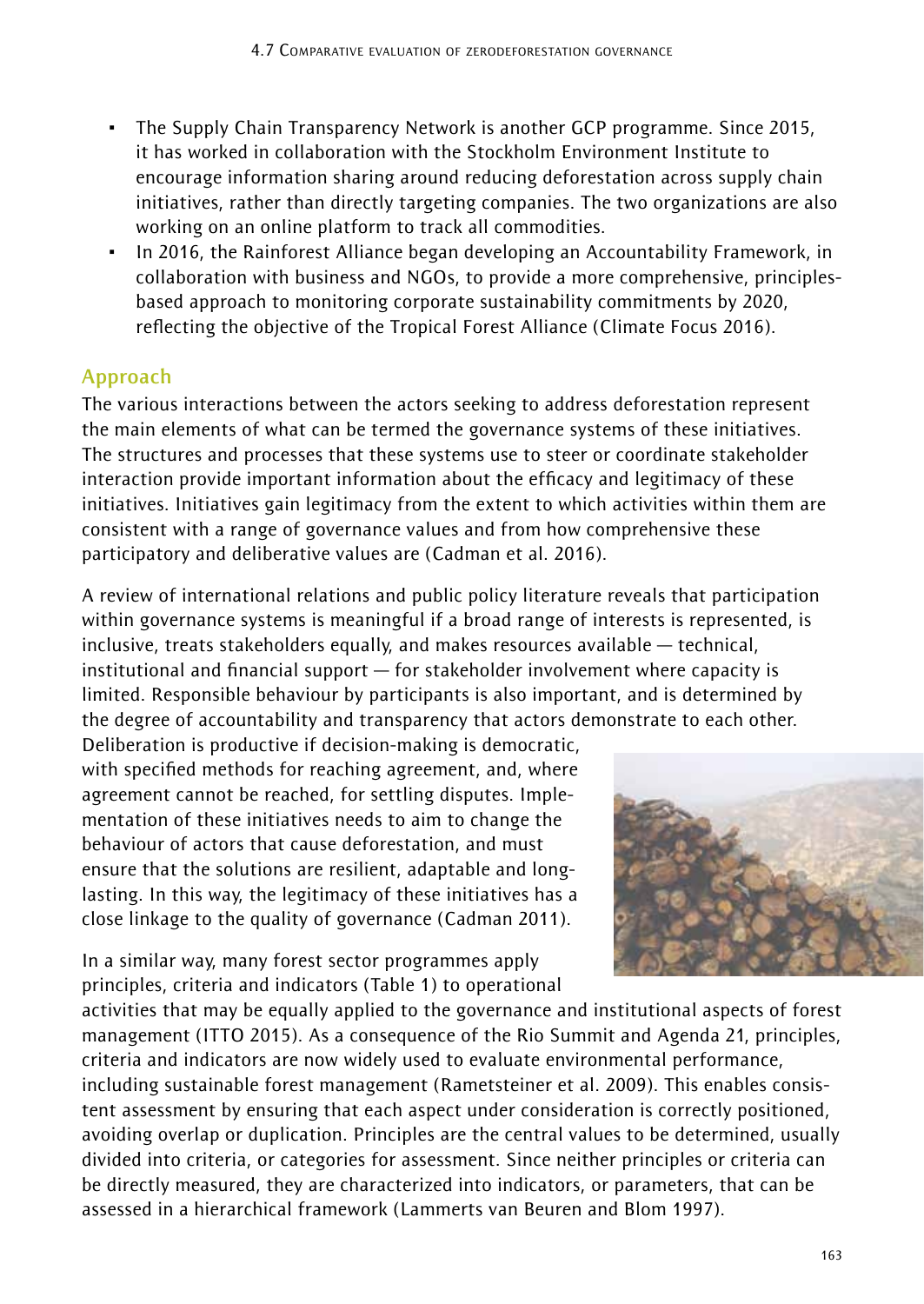| Principle     | Criterion                     | <b>Indicators</b>                                  |  |  |
|---------------|-------------------------------|----------------------------------------------------|--|--|
| Meaningful    | Interest representation       | Inclusiveness, equality, resources                 |  |  |
| participation | Organizational responsibility | Accountability, transparency                       |  |  |
| Productive    | Decision making               | Democracy, agreement, dispute settlement           |  |  |
| deliberation  | Implementation                | Behavioural change, problem solving,<br>durability |  |  |

Table 1. Principles, criteria and indicators

Source: Cadman 2011 (reproduced with permission from Palgrave Macmillan)

Participants for this research were drawn from a 2015 study of the political economy of sustainable development (Cadman et al. 2015), and supplemented by calls posted on LinkedIn; the survey closed on 30 December 2016. The respondents came from 27 countries. Most countries had only one or two respondents: the USA had the largest number (ten), followed by Nepal (five) and the UK (four). Africa provided the largest number of respondents (14), followed by North America (11), and Asia (eight). Of the 47 individual respondents, 31 were from the global South (developing countries) and 16 were from the global North (developed countries). The largest sectors they represented were environment (21), academic (12), social (6), other (4), government (3) and economic (1). See Tables 2a and 2b.

## **Analysis**

A number of caveats to the results should be noted, including the relatively small number of respondents and the uneven spread of respondents across sectors. The survey should be seen as a small "n" sample only, and largely anecdotal. The distribution of respondents also varied across the selected initiatives; some (such as the Rainforest Alliance's Accountability Framework) are relatively new while others (such as The Forest Trust) are more established. Results for each initiative are broken down for analytical purposes into global North and global South.

Looking first at the overall results (far right-hand column), respondents appeared to be generally satisfied with the governance quality of these initiatives, with a score of 32.82 out of 55, or 60% (with rounding) — but not overwhelmingly impressed. Respondents from the South were more favourable (35.37 or 64%), compared to the North (30.27 or 55%), and the higher score from developing country respondents compared to their developed country counterparts is consistent across the initiatives. Interestingly, despite the small sample and the predominance of environmental stakeholders in the global North, the results concur with findings from another survey of market-based instruments in the sustainability arena with larger respondent numbers (Cadman et al. 2015).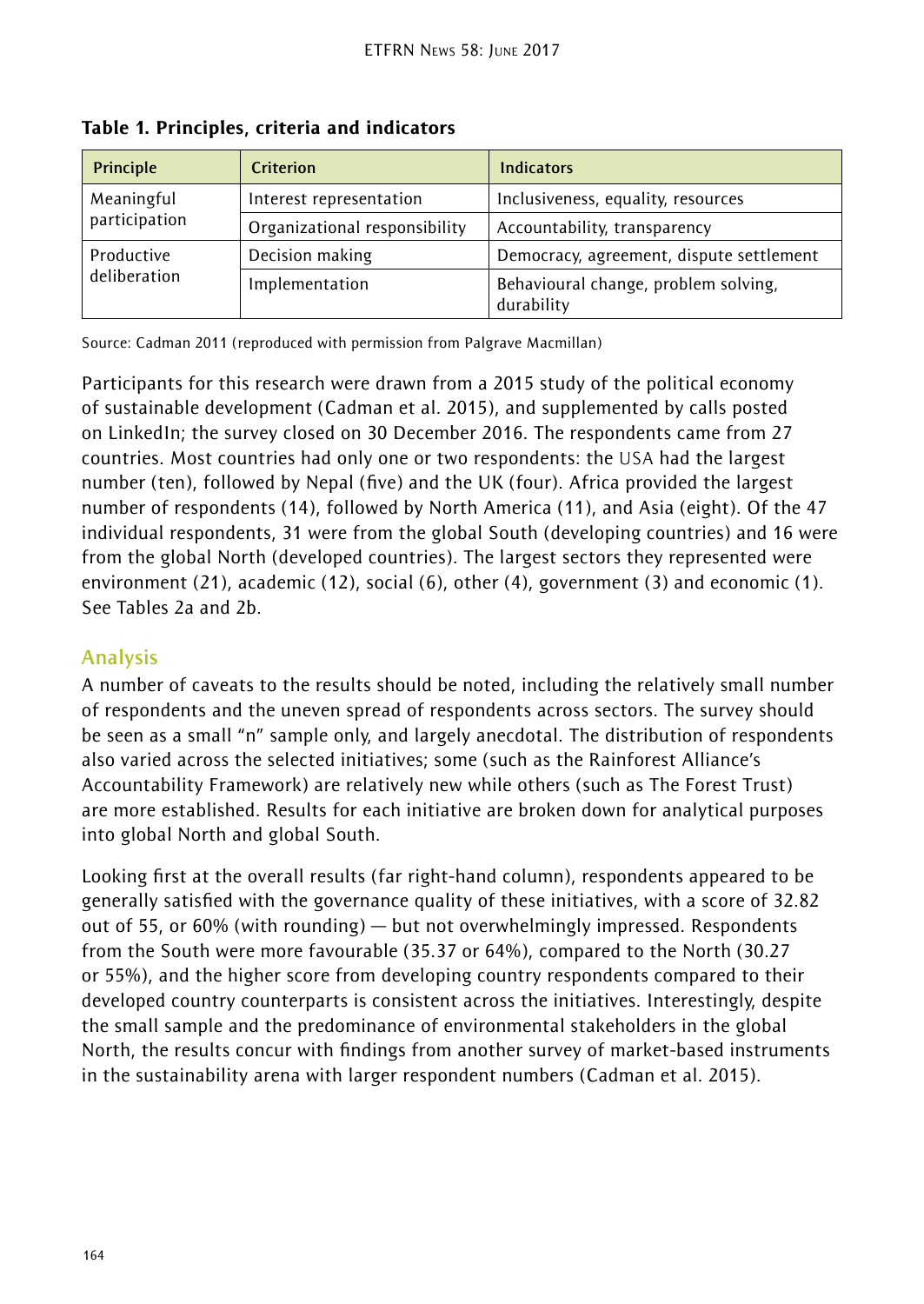|                                    | Table 2a. Assessment of meaningful participation of seven deforestation initiatives |
|------------------------------------|-------------------------------------------------------------------------------------|
| maximum score: 25 minimum score: 5 |                                                                                     |

| <b>Criterion</b>                                                                                                                                           | a. Interest representation<br>Maximum score: 15; minimum: 3                        |                 |                  |                    | b. Organizational responsibility<br>Maximum score: 10; minimum: 2 | Principle<br>score                                                                                   |                    |       |  |
|------------------------------------------------------------------------------------------------------------------------------------------------------------|------------------------------------------------------------------------------------|-----------------|------------------|--------------------|-------------------------------------------------------------------|------------------------------------------------------------------------------------------------------|--------------------|-------|--|
| <b>Indicator</b>                                                                                                                                           | Inclusive-<br>ness                                                                 | <b>Equality</b> | <b>Resources</b> | Criterion<br>score | Account-<br>ability                                               | Transparency                                                                                         | Criterion<br>score |       |  |
| The Forest Trust Program (1999) – range of respondents: 13–15 North; 28–30 South                                                                           |                                                                                    |                 |                  |                    |                                                                   |                                                                                                      |                    |       |  |
| Global N                                                                                                                                                   | 3.00                                                                               | 3.07            | 1.40             | 7.47               | 2.57                                                              | 2.71                                                                                                 | 5.28               | 12.75 |  |
| Global S                                                                                                                                                   | 3.57                                                                               | 3.17            | 2.28             | 9.02               | 3.17                                                              | 2.93                                                                                                 | 6.10               | 15.12 |  |
| The Sustainability Consortium Programme (2009) - range of respondents: global North: 13-15; 27-29                                                          |                                                                                    |                 |                  |                    |                                                                   |                                                                                                      |                    |       |  |
| Global N                                                                                                                                                   | 2.40                                                                               | 2.57            | 1.47             | 6.44               | 2.29                                                              | 2.43                                                                                                 | 4.72               | 11.16 |  |
| Global S                                                                                                                                                   | 3.55                                                                               | 3.46            | 2.36             | 9.37               | 3.21                                                              | 3.11                                                                                                 | 6.32               | 15.69 |  |
|                                                                                                                                                            | CDP Forests Programme (2013) - range of respondents: global North: 13-16; S: 29-30 |                 |                  |                    |                                                                   |                                                                                                      |                    |       |  |
| Global N                                                                                                                                                   | 3.19                                                                               | 3.00            | 1.50             | 7.69               | 2.80                                                              | 3.13                                                                                                 | 5.93               | 13.62 |  |
| Global S                                                                                                                                                   | 3.93                                                                               | 3.41            | 2.41             | 9.75               | 3.48                                                              | 3.34                                                                                                 | 6.82               | 16.57 |  |
| Forest Trends Supply Change Programme (2014) - range of respondents: global North: 12-15; 30-31                                                            |                                                                                    |                 |                  |                    |                                                                   |                                                                                                      |                    |       |  |
| Global N                                                                                                                                                   | 3.13                                                                               | 3.00            | 1.67             | 7.80               | 3.00                                                              | 3.31                                                                                                 | 6.31               | 14.11 |  |
| Global S                                                                                                                                                   | 3.68                                                                               | 3.33            | 2.27             | 9.28               | 3.33                                                              | 3.20                                                                                                 | 6.53               | 15.81 |  |
|                                                                                                                                                            |                                                                                    |                 |                  |                    |                                                                   | Global Canopy Project Forest 500 Programme (2014) - range of respondents: global North: 12-15; 28-30 |                    |       |  |
| Global N                                                                                                                                                   | 2.93                                                                               | 3.00            | 1.47             | 7.40               | 2.71                                                              | 2.64                                                                                                 | 5.35               | 12.75 |  |
| Global S                                                                                                                                                   | 3.53                                                                               | 3.21            | 2.31             | 9.05               | 3.34                                                              | 3.31                                                                                                 | 6.65               | 15.70 |  |
| Stockholm Environment Institute and Global Canopy Project Supply Chain Transparency Network<br>$(2015)$ – range of respondents: global North: 12–15; 27–30 |                                                                                    |                 |                  |                    |                                                                   |                                                                                                      |                    |       |  |
| Global N                                                                                                                                                   | 2.93                                                                               | 2.79            | 1.60             | 7.32               | 3.36                                                              | 3.43                                                                                                 | 6.79               | 14.11 |  |
| Global S                                                                                                                                                   | 3.40                                                                               | 3.36            | 2.32             | 9.08               | 3.36                                                              | 3.18                                                                                                 | 6.54               | 15.62 |  |
| Rainforest Alliance Accountability Framework Program (2016) - range of respondents:<br>global North: 13-16; global South: 27-30                            |                                                                                    |                 |                  |                    |                                                                   |                                                                                                      |                    |       |  |
| Global N                                                                                                                                                   | 3.14                                                                               | 2.67            | 1.44             | 7.25               | 2.87                                                              | 2.87                                                                                                 | 5.74               | 12.99 |  |
| Global S                                                                                                                                                   | 3.70                                                                               | 3.50            | 2.25             | 9.45               | 3.43                                                              | 3.29                                                                                                 | 6.72               | 16.17 |  |
| Total average                                                                                                                                              |                                                                                    |                 |                  |                    |                                                                   |                                                                                                      |                    |       |  |
| Global N                                                                                                                                                   | 2.96                                                                               | 2.87            | 1.51             | 7.34               | 2.80                                                              | 2.93                                                                                                 | 5.73               | 13.07 |  |
| Global S                                                                                                                                                   | 3.62                                                                               | 3.35            | 2.31             | 9.29               | 3.33                                                              | 3.19                                                                                                 | 6.53               | 15.81 |  |
| All                                                                                                                                                        | 3.29                                                                               | 3.11            | 1.91             | 8.31               | 3.07                                                              | 3.06                                                                                                 | 6.13               | 14.44 |  |

Notes: fields in blue are the highest-scoring indicators; light brown the lowest; scores in dark brown did not meet the threshold value of 50%; November–December 2016.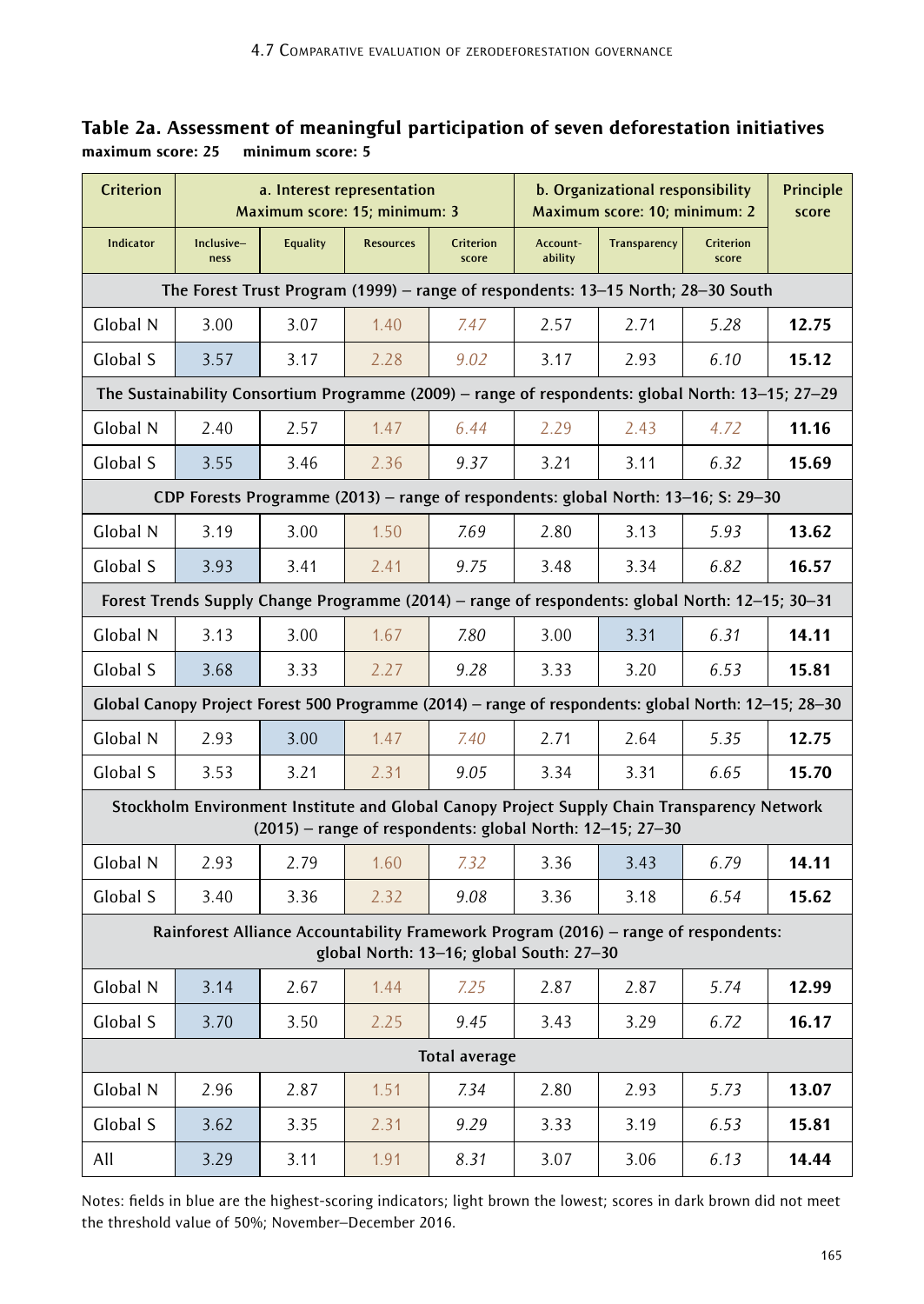| a. Decision-making<br>maximum score: 15; minimum: 3                                                                                                    |           |                              |                    | b. Implementation<br>maximum score: 15; minimum: 3                                                 |                    |                   |                           | Prin-<br>ciple | Total,<br><b>Tables</b>  |
|--------------------------------------------------------------------------------------------------------------------------------------------------------|-----------|------------------------------|--------------------|----------------------------------------------------------------------------------------------------|--------------------|-------------------|---------------------------|----------------|--------------------------|
| <b>Democracy</b>                                                                                                                                       | Agreement | <b>Dispute</b><br>settlement | Criterion<br>score | <b>Behavioural</b><br>change                                                                       | Problem<br>solving | <b>Durability</b> | <b>Criterion</b><br>Score | <b>Score</b>   | 2a and<br>2 <sub>b</sub> |
| The Forest Trust Program (1999) — range of respondents: global North: 13–15; 28–30                                                                     |           |                              |                    |                                                                                                    |                    |                   |                           |                |                          |
| 2.69                                                                                                                                                   | 3.46      | 3.15                         | 9.30               | 3.50                                                                                               | 3.50               | 3.29              | 10.29                     | 19.59          | 32.34                    |
| 2.86                                                                                                                                                   | 3.14      | 3.10                         | 9.10               | 3.50                                                                                               | 3.48               | 3.45              | 10.43                     | 19.53          | 34.65                    |
| The Sustainability Consortium Programme (2009) — range of respondents: 13-15 North; 27-29 South                                                        |           |                              |                    |                                                                                                    |                    |                   |                           |                |                          |
| 2.75                                                                                                                                                   | 2.69      | 2.46                         | 7.90               | 2.36                                                                                               | 2.50               | 2.93              | 7.79                      | 15.69          | 26.85                    |
| 2.86                                                                                                                                                   | 3.19      | 3.12                         | 9.17               | 3.43                                                                                               | 3.48               | 3.44              | 10.35                     | 19.52          | 35.21                    |
|                                                                                                                                                        |           |                              |                    | CDP Forests Programme (2013) — range of respondents: 13–16 North; 29–30 South                      |                    |                   |                           |                |                          |
| 2.57                                                                                                                                                   | 3.15      | 2.64                         | 8.36               | 2.80                                                                                               | 2.67               | 3.27              | 8.74                      | 17.10          | 30.72                    |
| 2.93                                                                                                                                                   | 3.34      | 3.00                         | 9.27               | 3.52                                                                                               | 3.59               | 3.48              | 10.59                     | 19.86          | 36.43                    |
| Forest Trends Supply Change Programme (2014) — range of respondents: 12–15 North; 30–31 South                                                          |           |                              |                    |                                                                                                    |                    |                   |                           |                |                          |
| 3.00                                                                                                                                                   | 3.00      | 2.77                         | 8.77               | 2.50                                                                                               | 2.50               | 2.64              | 7.64                      | 16.41          | 30.52                    |
| 2.93                                                                                                                                                   | 3.17      | 3.20                         | 9.30               | 3.50                                                                                               | 3.50               | 3.40              | 10.40                     | 19.70          | 35.51                    |
|                                                                                                                                                        |           |                              |                    | Global Canopy Project Forest 500 Programme (2014) — range of respondents: 12–15 North; 28–30 South |                    |                   |                           |                |                          |
| 2.62                                                                                                                                                   | 3.00      | 2.54                         | 8.16               | 2.79                                                                                               | 2.64               | 2.93              | 8.36                      | 16.52          | 29.27                    |
| 2.83                                                                                                                                                   | 3.14      | 3.00                         | 8.97               | 3.46                                                                                               | 3.57               | 3.29              | 10.32                     | 19.29          | 34.99                    |
| Stockholm Environment Institute and Global Canopy Project Supply Chain Transparency Network<br>(2015) - range of respondents: 12-15 North; 27-30 South |           |                              |                    |                                                                                                    |                    |                   |                           |                |                          |
| 2.85                                                                                                                                                   | 3.25      | 2.85                         | 8.95               | 2.93                                                                                               | 3.15               | 3.00              | 9.08                      | 18.03          | 32.14                    |
| 2.89                                                                                                                                                   | 3.30      | 3.14                         | 9.33               | 3.46                                                                                               | 3.52               | 3.32              | 10.30                     | 19.63          | 35.25                    |
| Rainforest Alliance Accountability Framework Program (2016) -<br>range of respondents: 13-16 North; 27-30 South                                        |           |                              |                    |                                                                                                    |                    |                   |                           |                |                          |
| 2.79                                                                                                                                                   | 2.92      | 2.71                         | 8.42               | 2.93                                                                                               | 2.93               | 2.80              | 8.66                      | 17.08          | 30.07                    |
| 2.86                                                                                                                                                   | 3.14      | 3.04                         | 9.04               | 3.48                                                                                               | 3.57               | 3.32              | 10.37                     | 19.41          | 35.58                    |
| Total average                                                                                                                                          |           |                              |                    |                                                                                                    |                    |                   |                           |                |                          |
| 2.75                                                                                                                                                   | 3.07      | 2.73                         | 8.55               | 2.83                                                                                               | 2.84               | 2.98              | 8.65                      | 17.20          | 30.27                    |
| 2.88                                                                                                                                                   | 3.20      | 3.09                         | 9.17               | 3.48                                                                                               | 3.53               | 3.39              | 10.39                     | 19.56          | 35.37                    |
| 2.82                                                                                                                                                   | 3.14      | 2.91                         | 8.86               | 3.15                                                                                               | 3.19               | 3.18              | 9.52                      | 18.38          | 32.82                    |

### Table 2b. Assessment of productive deliberation of seven deforestation initiatives maximum score: 30 minimum score: 6

Notes: fields in blue are the highest-scoring indicators; light brown the lowest; scores in dark brown did not meet the threshold value of 50%; November–December 2016.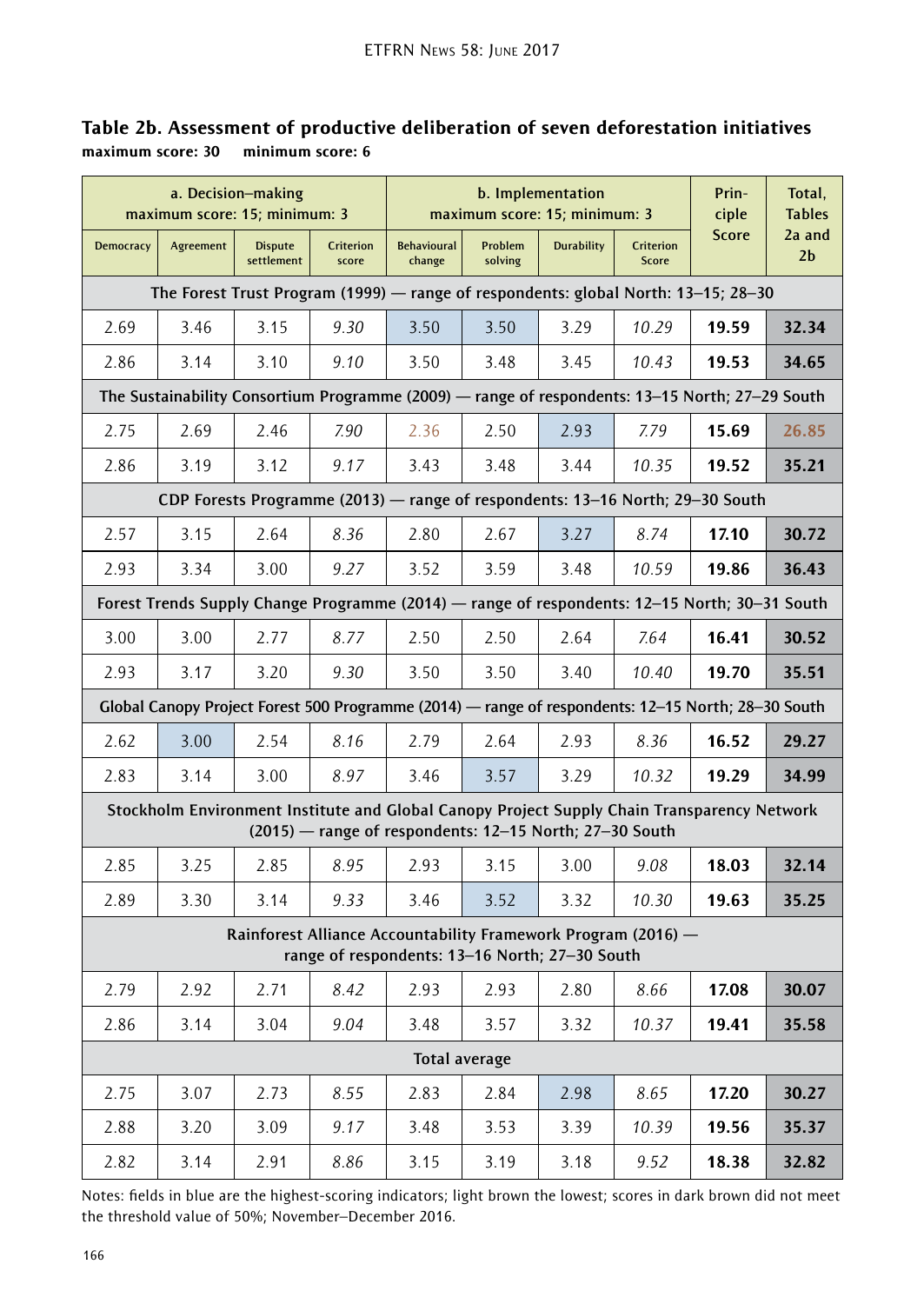Results differed between initiatives. The CDP Forest Programme received the highest score (36.43 or 66% — global South) and the Sustainability Consortium the lowest (26.85 or 49% — global North). Universally, Resources was the lowest-rated indicator (North and South), and Inclusiveness was generally the highest among Southern respondents (with

the exception of the GCP Forest 500 programme and the SEI/GCP Supply Chain Transparency Network). This is in contrast to respondents from the North, where only one initiative received the highest rating for inclusiveness (Rainforest Alliance Accountability Framework).

A common theme was the disconnect between corporate promises and on-the-ground action. One Environment-North respondent noted that the metrics used by the initiatives could be misleading as they were often "based on company self-reporting against policies, not on actual implementation." One Government-South respondent added that



research in least developed countries was very rare and should be a priority to ensure sustainable development. Another (Environment-North respondent) thought that all of the "frameworks appear to have high-level buy-in, which should help with their durability," but considered that "funding — especially for the non-profits — will remain a challenge." Several USA-based respondents (all Environment) expressed disappointment in the level of inclusion of NGOs in the CDP's information generation and dissemination activities. As one put it, "since we are not an investor, a large company, or part of the supply chain, there are limited opportunities for engagement." Others commented on The Forest Trust, with one (Environment-South) arguing that because it "acts mostly like a consultant, but also promotes its own labels, lines between a sustainability standard, an independent auditor, and a consultant paid by companies are blurred, creating potentially a conflict of interest." A UK-based respondent (Environment-North) suggested that there were similar problems in the Rainforest Alliance, since it "depends on commissions from companies seeking to minimize reputational risk and gain competitive advantage."

## **Conclusions**

Given the ongoing loss of the world's forests, the policy community response, and the number of initiatives that have arisen in recent years, efforts to tackle deforestation look likely to continue for some time to come. Regarding initiatives "from" the North "for" the South, greater efforts are required to build participatory capacity among under-resourced stakeholders, and to reach out to those policy community interests who feel excluded to date. Perhaps it is time for those initiatives that promote the sustainable management of forests and the removal of deforestation-implicated commodities from global supply chains to develop a higher quality of governance and standards in relation to their own activities.